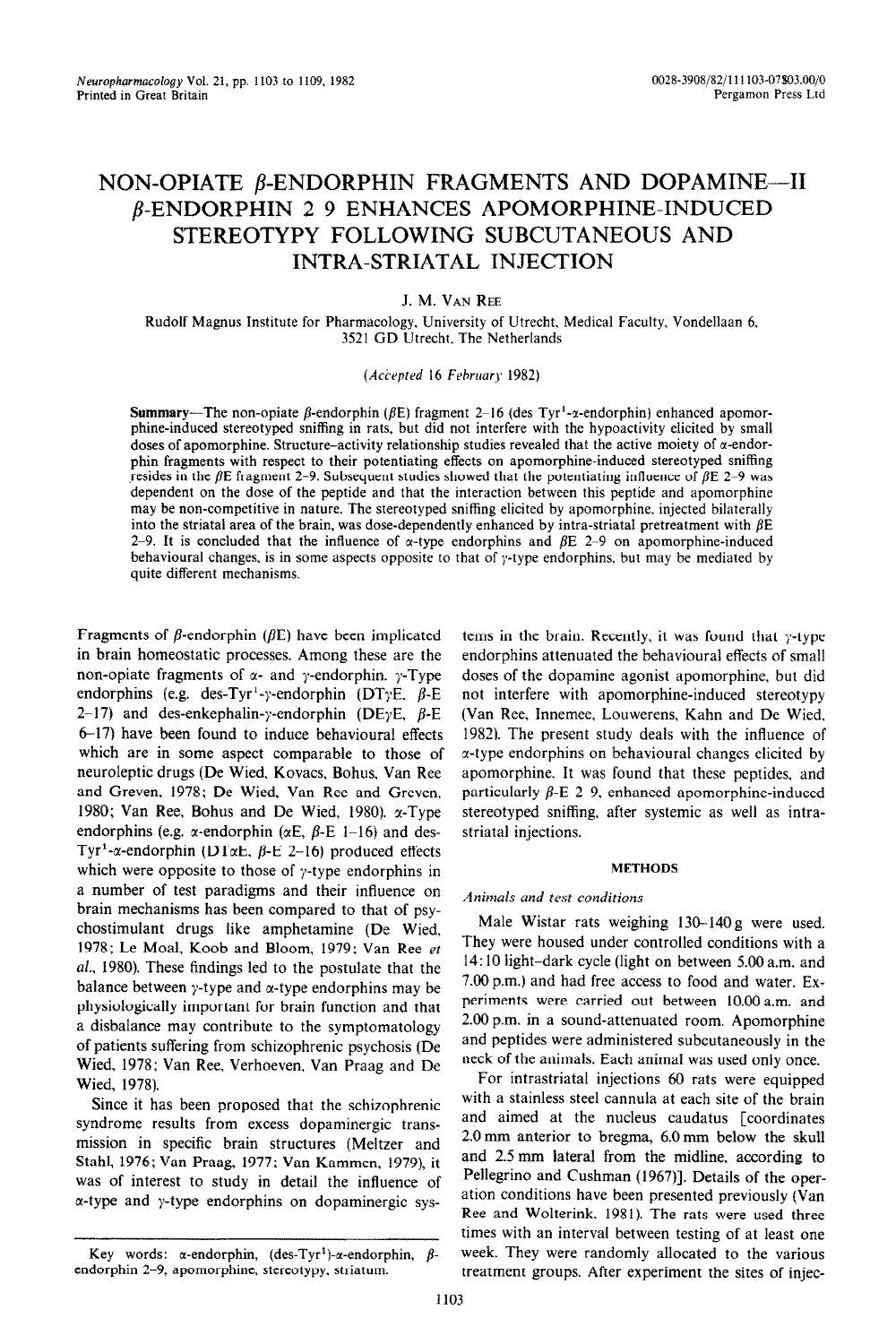tions were evaluated histologically as described before (Van Ree and Wolterink, 1981).

Two different test conditions were used: (A) Rectangular perspex observation cages (bottom  $20 \times 6.5$  cm, height 32 cm). In this testbox, locomotor activity and rearing were counted for 3 min; (B) Circular perspex testcages (diameter 19.5 cm, height 28.5 cm). In this small open field, locomotor activity and rearing were counted and the duration (sec) of (stereotyped) sniffing was measured for 5 min. Details of the test conditions have been presented previously (Van Ree et al., 1982).

#### $\alpha$ -Type endorphins and small doses of apomorphine

Groups of animals  $(n = 6)$  were treated with placebo (0.5 ml saline) or 50  $\mu$ g  $\alpha$ E, DT $\alpha$ E or DE $\alpha$ E and, after 1 hr were injected with placebo (0.2 ml saline) or apomorphine (25 or 125  $\mu$ g/kg). Five minutes later, the rats were tested in the rectangular testbox (A) for 3 min.

#### *DT*α*E* and apomorphine-induced stereotypy

Groups of animals  $(n = 11-17)$  were injected with placebo (0.5 ml saline) or 50  $\mu$ g DT $\alpha$ E and, after 1 hr, were injected with placebo (0.2 ml saline) or apomorphine (250  $\mu$ g/kg). After 20 min, the rats were placed in the circular testbox (B) and the behaviour of the animals was observed for 5 min. In another experiment, groups of rats  $(n = 6)$  were treated with placebo or 50  $\mu$ g DT $\alpha$ E and, after 1 hr, were injected with placebo. These rats were tested in the same way as outlined before.

#### *Structure-activity relationships*

Groups of animals  $(n = 16-18)$  were treated with placebo (0.5 ml saline) or 50  $\mu$ g  $\beta$ E 2-9 or DExE and, after 1 hr, were injected with apomorphine (250  $\mu$ g/kg). Twenty minutes after the second injection, the rats were tested in testbox (B) for 5 min. In another experiment, the influence of  $\beta E$  2-5 and  $\beta E$ 5-9  $(n = 6-27)$  was investigated using the same test conditions. In a separate experiment, the influence of pretreatment with  $\beta$ E 2-9 was studied in rats receiving placebo treatment instead of apomorphine.

## *Dose-response relationships*

Groups of animals  $(n = 6)$  were injected with placebo (0.5 ml saline) or 50  $\mu$ g  $\beta$ E 2-9 and, after 1 hr, were treated with placebo (0.2 ml saline) or graded doses of apomorphine (125, 250, 500  $\mu$ g/kg). Twenty minutes after the second injection, the rats were tested in testbox (B). Subsequently, groups of animals  $(n = 8)$  were treated with placebo  $(0.5 \text{ ml} \text{ saline})$  or graded doses of  $\beta$ E 2-9 (25, 50, 100  $\mu$ g) and, after 1 hr, were injected with  $250 \mu g/kg$  apomorphine. Twenty minutes later, the rats were tested in testbox (B).

# *Intra-striatal treatment*

Groups of animals  $(n = 8-10)$  equipped with cannulae into the striatal area were injected bilaterally

|                                                                                                                                                                                                                                                       |                                                                                                                  | Locomotion            |                         |                        | Rearing               |                                              |
|-------------------------------------------------------------------------------------------------------------------------------------------------------------------------------------------------------------------------------------------------------|------------------------------------------------------------------------------------------------------------------|-----------------------|-------------------------|------------------------|-----------------------|----------------------------------------------|
|                                                                                                                                                                                                                                                       |                                                                                                                  | Apomorphine           |                         |                        | Apomorphine           |                                              |
| dose (µg/kg)<br>Treatment                                                                                                                                                                                                                             | Placebo<br>$0.5$ ml                                                                                              | $\mathbf{c}$          | 125                     | Placebo<br>$0.5$ m $1$ | 25                    | 125                                          |
| Placebo                                                                                                                                                                                                                                               | $11.9 \pm 0.6$ † (14)                                                                                            | $9.2 \pm 0.3***$ (14) | $7.7 \pm 0.8***$ (6)    | $11.3 \pm 0.8$ (14)    | $7.7 \pm 0.5***$ (14) | $3.2 \pm 0.8***$ (6)<br>2.7 $\pm$ 1.1*** (6) |
| ( $\theta$ E 1-16)<br>e-Endorphin                                                                                                                                                                                                                     | $13.0 \pm 0.4(6)$                                                                                                | $8.8 \pm 0.5***$ (6)  | $6.7 \pm 0.9***$ (6)    | $10.8 \pm 1.2(6)$      | $7.2 \pm 0.8*(6)$     |                                              |
| $\sum_{\text{e}}^{\infty}$ Tyr <sup>1</sup> - <i>a</i> -endorphin<br>( $\beta$ E 2–16)                                                                                                                                                                | $12.3 \pm 1.0(6)$                                                                                                | $8.5 \pm 0.6**$ (6)   | $6.6 \pm 0.7$ ** (6)    | $13.4 \pm 1.5(6)$      | $8.3 \pm 0.6**$ (6)   | $2.6 \pm 0.6***$ (8)                         |
| Oes-enkephalin-a-endorphin<br>(BE 6-16)                                                                                                                                                                                                               | $12.5 \pm 0.7(14)$                                                                                               | $9.0 \pm 0.4***$ (14) | $4.8 \pm 0.9$ *** $(6)$ | $10.4 \pm 1.1$ (14)    | $6.7 \pm 0.5**$ (14)  | $1.8 + 0.7***$ (6)                           |
| Rats were treated with placebo (0.5 ml saline) or 50 µg of peptide and after 1 hr with placebo (0.2 ml) or apomorphine (25 or 125 µg/kg). Five minutes after the last<br><sup>*</sup> Difference between placebo<br>injection the rats were tested in | and apomorphine treatment (* $P < 0.05$ , ** $P < 0.01$ , *** $P < 0.001$ ).<br>a rectangular testbox for 3 min. |                       |                         |                        |                       |                                              |

Kumber of animals Mean  $\pm$  SEM

approprime-induced decrease of locomotion and ă andorphine Influence of different *n*-type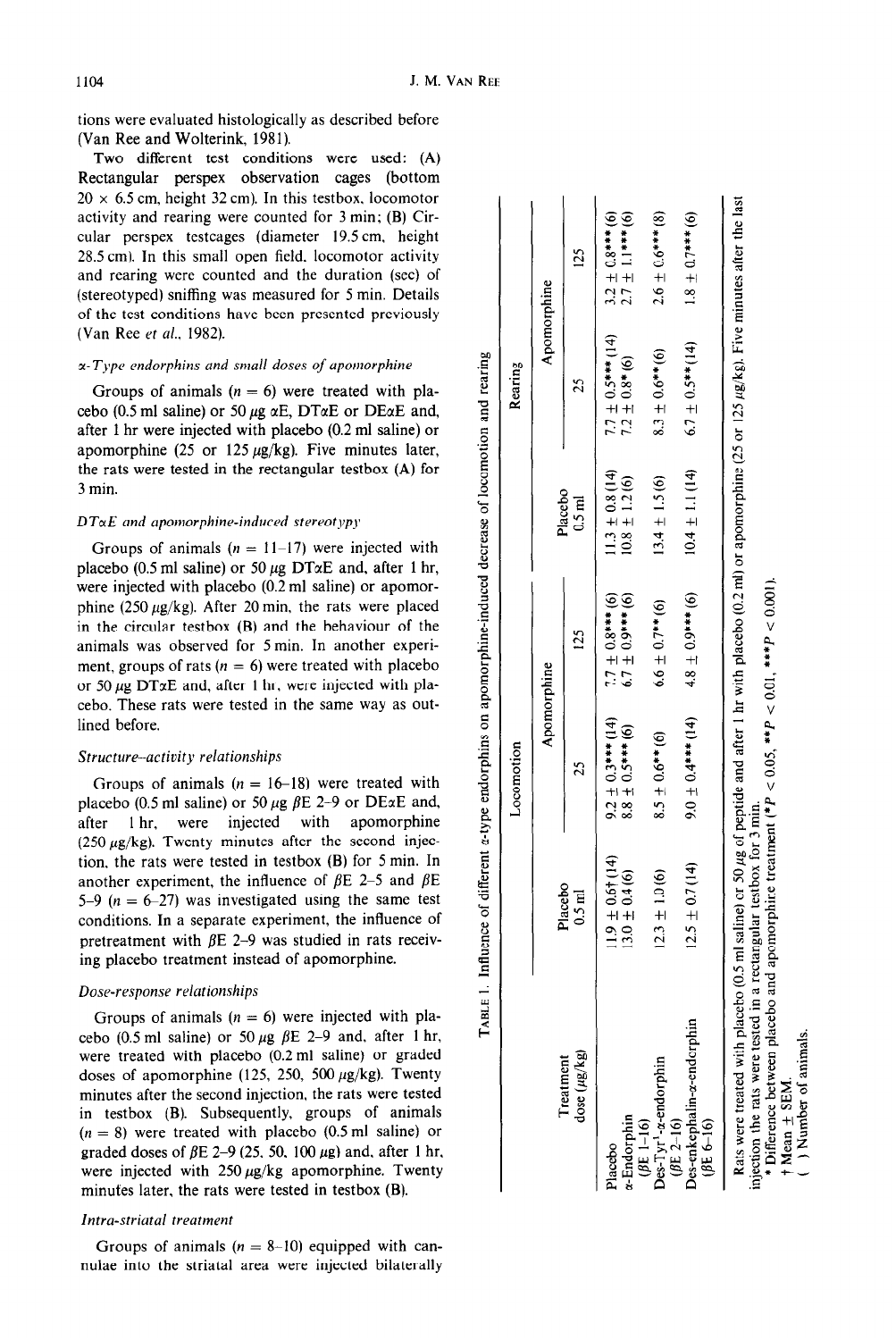with placebo (1  $\mu$ l saline) or  $\beta$ E 2-9 (1 ng dissolved in 1  $\mu$ l saline) and after 1 hr with placebo (2  $\mu$ l saline) or apomorphine  $(10 \mu g$  dissolved in 2  $\mu l$  saline). Twenty minutes after the second injection, the rats were tested in testbox (B). Similar experiments were performed using other doses of  $\beta$ E 2-9 (i.e. 0.1, 10 and 1000 ng).

#### Analysis of the data

Groups mean  $\pm$  SEM were calculated. Two tailed Student's r-tests were used for statistical analysis. One way analysis of variance (ANOVA) testing was performed on the data obtained with intrastriatal treatment.

# Drugs and peptides

Apomorphine (apomorphine HCl) was obtained from O.P.G., Utrecht, The Netherlands. The following  $\beta$ -endorphin ( $\beta$ E) fragments were used:  $\alpha$ -Endorphin ( $\alpha$ E,  $\beta$ E 1–16); des-Tyr<sup>1</sup>- $\alpha$ -endorphin (DT $\alpha$ E,  $\beta$ E 2-16);  $\beta$ E 2-9;  $\beta$ E 5-9; des-enkephalin- $\alpha$ -endorphin (DExE,  $\beta$ E 6-16). They were kindly donated by Dr H. M. Greven, Organon Tnternational BV, Oss, The Netherlands. The purity of the peptides appeared to be  $95-99\%$ .

#### RESULTS

#### $\alpha$ -Type endorphins and small doses of apormorphine

Relatively small doses of apomorphine dose-dependently decreased the rate of locomotor activity and of rearing when the rats were tested 5 min after injection (Table 1).  $\alpha$ -Endorphin did not influence the basal rate of ambulation or of rearing and did not affect the apomorphine-induced hypoactivity. Similar results were obtained with two non-opiate Fragments of  $\alpha$ -endorphin i.e. des-Tyr<sup>1</sup>- $\alpha$ -endorphin and des-enkephalin-x-endorphin.

#### DTxE and apomorphine-induced stereotypy

Treatment with 250  $\mu$ g/kg apomorphine resulted in a slightly increased rate of locomotor activity and decreased rate of rearing, but these effects did not reach statistical significance (Fig. I). In addition, apomorphine induced stereotyped sniffing which lasted approximately half of the test time. The peptide  $DT\alphaE$ increased the rate of locomotor activity and the duration of stereotyped sniffing in apomorphine-treated rats [Fig. 1). The peptide did not affect the basal of locomotor activity and rearing and the basal duration of sniffing (Table 2).

# Structure-activity relationships

First, the effect of  $\beta E$  2-9 and DE $\alpha E$  was explored. It was found that  $\beta E$  2-9 mimicked the action of  $DT\alpha E$  with respect to its potentiation of apomorphine-induced stereotypy (Fig. 2). However, in contrast to DT $\alpha$ E,  $\beta$ E 2-9 at this dose level did not increase the rate of locomotor activity in apomorphine-treated rats. The basal rate of sniffing was not affected by pretreatment with  $\beta$ E 2-9 (Table 2). The peptide  $DEaE$  did not affect the apomorphine-induced behavioural changes in this test paradigm.

The second experiment deals with fragments of  $\beta E$ 2-9, i.e.:  $\beta$ E 2-5 and  $\beta$ E 5-9. These peptides did not influence the behavioural changes elicited by apomorphine (Fig. 2). A slight, although not statistically significant increase in the rate of locomotor activity was found following treatment with  $\beta$ E 5-9.

#### Dose-response relationships

The stereotyped sniffing induced by apomorphine appeared to be related to the dose of the drug administered (Fig. 3). The duration of sniffing was somewhat shorter as compared to the experiments described before, probably due to seasonal variation in the sensitivity of the rats to apomorphine. At both dose levels of apomorphine (125 and 250  $\mu$ g/kg) stereotyped sniffing was potentiated in rats pretreated with  $\beta$ E 2-9. This potentiation seems to follow the rules of **a** non-competitive interaction between the peptide and apomorphine. Locomotor activity and rearing were affected neither by apomorphine nor by additional peptide treatment (data not shown).



Fig. 1. The influence of des-Tyr<sup>1</sup>- $\alpha$ -endorphin (DT $\alpha$ E,  $\beta$ E 2-16) on apomorphine-induced behavioural changes as assessed in a small open field. The rate of locomotion and rearing and the duration of (stereotyped) sniffing was measured for 5 min, beginning 20 min after subcutaneous treatment with placebo or apomorphine (250  $\mu$ g/kg). Groups of animals were injected subcutaneously with placebo or DT $\alpha$ E (50 µg) 1 hr before apomorphine. Results are given as mean  $\pm$  SEM (vertical bars). Treatments:  $\Box$  placebo, placebo (n = 11); W placebo, apomorphine (n = 17);  $\Box$  DT $\alpha$ E, apomorphine (n = 17). tDifferent from placebo, apomorphine treated rats (\* $P < 0.01$ , \*\* $P < 0.001$ ). \*Different from placebo, placebo treated controls  $(P < 0.001)$ .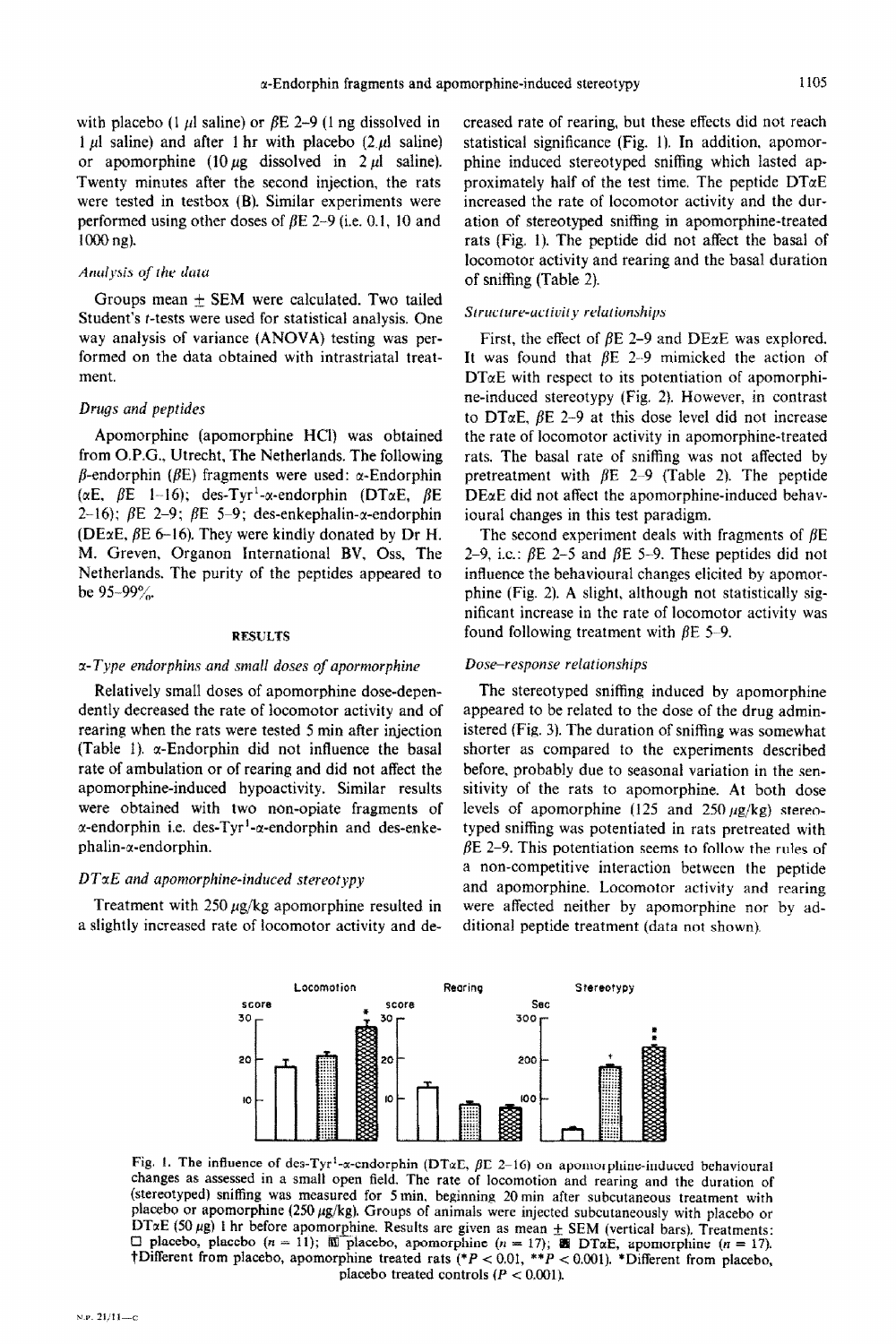Table 2. The influence of pretreatment with 50  $\mu$ g des-Tyr<sup>1</sup>-x-endorphin (DT $\alpha$ E) or  $\beta$ -endorphin 2-9 ( $\beta$ E 2-9) on the behaviour of rats treated with placebo as assessed in a small open field

|  |                   |                  | Number              | Treatment (s.c.) |           |           |
|--|-------------------|------------------|---------------------|------------------|-----------|-----------|
|  | Sniffing<br>(sec) | Rearing<br>score | Locomotion<br>score | of<br>animals    | $-20$ min | $-80$ min |
|  | $28 + 3$          | $14.7 + 2.9$     | $21.5 + 2.9$        | 6                | Placebo   | Placebo   |
|  | $24 + 2$          | $12.2 \pm 2.9$   | $18.5 + 1.4$        | 6                | Placebo   | DΤαΕ      |
|  | $24 + 2$          | $10.8 + 1.7$     | $18.7 + 3.1$        | h                | Placebo   | BE 2-9    |
|  |                   |                  |                     |                  |           |           |

Testing lasted 5 min.

 $\dagger$  Mean  $\pm$  SEM.

Table 3. The influence of pretreatment with graded doses of  $\beta$ -endorphin 2-9 ( $\beta$ E 2-9) on apomorphine-induced behaviour changes as assessed in a small open field

| Pretreatment<br>(s.c.)    | n | Locomotion<br>score | Rearing<br>score | Stereotyped<br>sniffing<br>(sec) |
|---------------------------|---|---------------------|------------------|----------------------------------|
| Placebo                   | 8 | $32.6 + 3.9$        | $8.9 + 1.8$      | $143 + 6$                        |
| 25 μg βE 2–9              | 8 | $36.1 + 3.8$        | $11.6 + 1.3$     | $153 + 4$                        |
| 50 μg βE 2-9              | 8 | $42.8 + 3.4$        | $11.8 + 2.8$     | $175 + 10*$                      |
| 100 $\mu$ g $\beta$ E 2-9 | 8 | $53.1 \pm 6.2^*$    | $15.1 + 1.4*$    | $189 + 3$ **                     |

Peptide was administered 80 min and apomorphine (250  $\mu$ g/kg, s.c.) 20 min before testing, which lasted 5 min.

\* Different from placebo pretreated rats (\* $P < 0.02$ , \*\* $P < 0.001$ ).

 $\dagger$  Mean  $\pm$  SEM.

The potentiation of apomorphine-induced stereotypy was dependent on the dose of the peptide (Table 3). A dose of 25  $\mu$ g appeared to be virtually inactive in this respect, while the potentiation elicited by  $100 \mu$ g was greater than that following treatment with 50  $\mu$ g  $\beta$ E 2-9. The largest dose tested also increased the rate of locomotor activity and rearing of the apomorphine-treated rats.

#### *l?ztrast~iaf~~ trratfnent*

Intrastriatal injection of 10  $\mu$ g apomorphine did not affect the rate of locomotion and rearing of the animals, but induced stereotyped sniffing (Table 4). The fragment  $\beta E$  (2-9) (1 ng) enhanced the duration of stereotyped sniffing of the apomorphine-treated rats, but did not influence their rate of locomotion and rearing. Subsequent studies showed that the poten-



Fig. 2. The influence of different  $\alpha$ -endorphin ( $\beta$ E 1-16) fragments on apomorphine-induced behavioural changes as assessed in a small open field. The rate of locomotion and rearing and the duration of stereotyped sniffing was measured for 5 min, beginning 20 min after subcutaneous treatment with apomorphine (250  $\mu$ g/kg). Groups of animals were injected subcutaneously with placebo or peptide (50  $\mu$ g) 1 hr before apomorphine. Results are given as mean  $\pm$  SEM (vertical bars). Pretreatment:  $\Box$  placebo (n = 17 and 27 for upper and lower panel respectively); IZ /?E 2-9 (n = 18); 88 BE 616 (n = 18); RI BE 2-5 ( $n = 27$ );  $\textcircled{B}$  BE 5-9 ( $n = 6$ ). \*Different from placebo pretreated rats ( $P < 0.001$ ).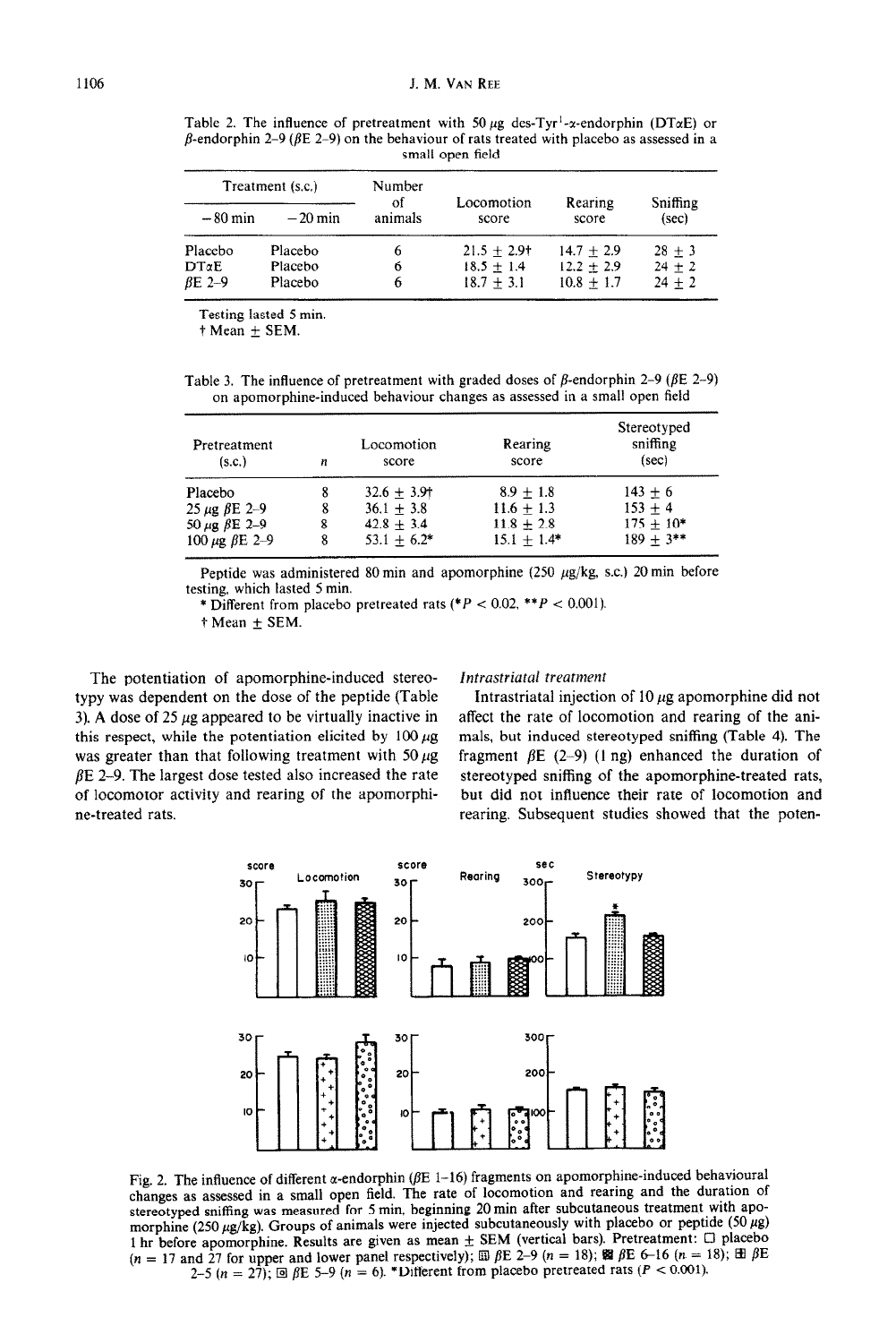

Fig. 3. The influence of pretreatment with  $\beta$ -endorphin 2-9 ( $\beta$ E 2-9) on apomorphine-induced stereotyped sniffing as assessed in a small open field. Testing was carried out for 5 min, beginning 20 min after subcutaneous treatment with placebo or apomorphine (125 or 250  $\mu$ g/kg). Groups of animals  $(n = 6)$  were injected subcutaneously with placebo  $(O \rightarrow O)$  or  $\beta E2-9$  (50  $\mu$ g,  $\rightarrow$  0) 1 hr before apomorphine. Results are expressed as mean  $\pm$  SEM (vertical bars) vs the dose of apomorphine. The shaded area represents the mean  $\pm$  SEM of placebo, placebo injected controls. \*Difference between pretreatment with peptide and placebo  $(^*P < 0.025, **P < 0.001)$ .

tiating effect of the peptide on the apomorphineinduced stereotyped sniffing was dose-dependent (Fig. 4). Analysis of variance revealed that the 4 groups injected with placebo and apomorphine did not differ with respect to the duration of stereotyped sniffing  $(F)$ : 1,05  $(3,24)$ ), while a significant effect in this respect was found between the groups injected with graded doses of  $\beta$ E 2-9 and apomorphine (F: 9,86 (3,27),  $P < 0.01$ ). None of the doses of  $\beta E$  2-9 significantly



Fig. 4. The influence of pretreatment with graded doses of  $\beta$ -endorphin 2-9 ( $\beta$ E 2-9) on apomorphine-induced stereotyped sniffing when both substances were bilaterally injected into the nucleus caudatus. Groups of rats were injected with placebo  $(1 \mu l, 0)$  or  $\beta E$  2-9  $(0.1-1000 \text{ ng.} \bullet)$ and after 1 hr with apomorphine (10  $\mu$ g). Testing was carried out for 5 min, beginning 20min after apomorphine treatment. Data are expressed as mean  $+$  SEM (vertical bars), duration of stereotyped sniffing as percentage  $\binom{9}{0}$  of the mean value obtained in the placebo pretreated rats tested in the same experiment. \*Difference between pre-<br>treatment with peptide and placebo  $(^*P < 0.05$ . treatment with peptide and placebo  $(^*P < 0.05$ .  $*$ *\*\*P* < 0.001).

affected the basal rate of locomotion and rearing and the basal duration of sniffing (see Table 4 for the 1 ng dose).

#### DISCUSSION

The present data show that DT $\alpha$ E and  $\beta$ E 2-9 potentiated apomorphine-induced stereotypy, while  $\alpha$ -type endorphins, including DT $\alpha$ E, did not affect the hypoactivity elicited by small doses of apomorphine.

Table 4. The effect of pretreatment with 1 ng  $\beta$ -endorphin 2-9 ( $\beta$ E 2-9) on apomorphine-induced behavioural changes, when both substances were bilaterally injected into the nucleus caudatus

| Treatment     |                 |    | Locomotion   | Rearing        | Stereotyped<br>sniffing |
|---------------|-----------------|----|--------------|----------------|-------------------------|
| $-60$ min     | $0 \text{ min}$ | n  | score        | score          | (sec)                   |
| Placebo       | Placebo         | 8  | $29.1 + 2.6$ | $15.0 \pm 1.8$ | $27.5 + 2.5$            |
| Placebo       | Apomorphine     |    | $27.9 + 2.8$ | $12.9 + 1.8$   | $47.8 \pm 3.91$         |
| $\beta$ E 2-9 | Placebo         | 8  | $28.0 + 3.3$ | $11.9 \pm 2.1$ | $29.0 + 2.9$            |
| $BE$ 2-9      | Apomorphine     | 10 | $36.3 + 4.7$ | $13.0 + 2.7$   | $65.8 \pm 4.1$ ***      |

Locomotion, rearing and (stereotyped) sniffing were measured for 5 min at 20 min after injection with placebo (1  $\mu$ l saline) or apomorphine (10  $\mu$ g).

 $\dagger$  Mean  $\pm$  SEM.

 $\ddagger$  Different from placebo instead of apomorphine treated rats  $(P < 0.001)$ .

<sup>\*</sup> Different from placebo, apomorphine treated rats *(P < 0.01).*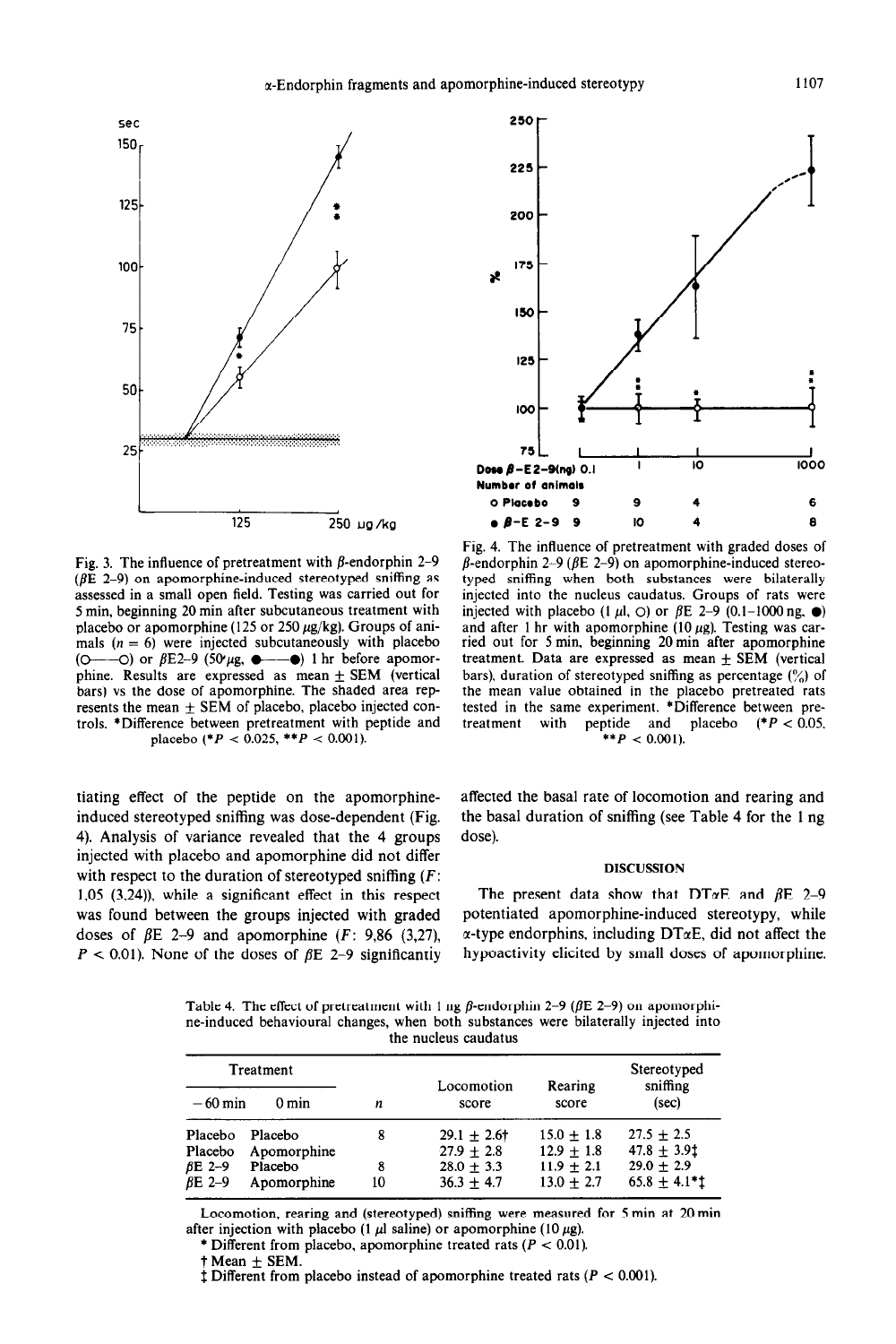Considering the concept of multiple dopamine receptors, i.e.  $DA_1$  vs  $DA_2$ ,  $DA_3$ ,  $DA_4$ ;  $DA_5$  vs  $DA_1$ ; postsynaptic vs presynaptic (Carlsson, 1975; Cools and Van Rossum, 1980; Kebabian and Caine, 1979; Seeman, 1980), which has been discussed before in relation to effects of apomorphine in rats (Van Ree et al., 1982) it might be that x-type endorphins and  $\beta E$ 2-9 interfere somehow with the action of apomorphine on postsynaptically located dopamine receptor systems (probably  $DA_e$  receptors). An interference by these peptides with presynaptically located dopamine receptors is unlikely, because these receptors have been implicated in apomorphine-induced hypoactivity and this effect of apomorphine was not affected by x-type endorphins. Interestingly, opposite effects were observed with y-type endorphins (Van Ree et al., 1982). These peptides attenuated the apomorphineinduced hypoactivity, while they did not change the stereotyped sniffing elicited by apomorphine. Thus, the influence of  $\alpha$ -type endorphins and  $\beta$ E 2–9 and that of y-type endorphins on apomorphine-induced behavioural changes, although opposite in some aspects, may be mediated by quite different mechanisms. Firstly. the effects of apomorphine (hypoactivity vs stereotypy) are suggested to be mediated by different dopaminergic mechanisms located in the nucleus accumbens and nucleus caudatus respectively (Kelly, Seviour and Iversen, 1975; Kelly and Iversen, 1976; Pijnenburg, Honig, Van der Heyden and Van Rossum, 1976; Costall, Marsden, Naylor and Pycock. 1977). Accordingly, apomorphine injected into the striatum induced stereotyped sniffing without changing the rate of locomotion and this apomorphineinduced effect was potentiated by intrastriatal injection of  $\beta$ E 2-9. Secondly, different dopamine receptors are concerned in the apomorphine-induced behavioural changes i.e. presynaptic receptors with respect to hypoactivity vs postsynaptic and/or  $DA_e$ receptors with respect to stereotypy. Thirdly. the interference by y-type endorphins with the effects of apomorphine was of a competitive nature. while that of  $\beta$ E 2-9 may be described as non-competitive. This non-competition interaction suggests that the mode of action of  $\beta$ E 2-9 with respect to its potentiation of apomorphine-induced stereotypy is different from that of apomorphine itself.

Little is known about the interference between  $\alpha$ -type endorphins and brain dopamine, which hampers the discussion about the mode of action of these peptides. Subcutaneously injected  $\alpha$ -endorphin facilitated the rate of self-stimulation elicited via electrodes implanted in the ventral tegmental-medial substantia nigra area, where the cell bodies of the mesostriatal dopaminergic pathways are located (Dorsa, Van Ree and De Wied, 1979). Since  $\alpha$ -endorphin did not affect the self-stimulation elicited via electrodes implanted in the nucleus accumbens area (Van Ree and Otte, 1980). dopamine systems other than those of the nucleus accumbens (e.g. the nigrostriatal system) may be involved in the effect of  $\alpha$ -endorphin on self-stimulation. This agrees well with the present finding on the influence of  $\beta$ E 2-9 on apomorphineinduced stereotypy, when both substances are injected into the striatum. Intracerebroventricularly administered  $\alpha$ -endorphin and DT $\alpha$ E decreased the dopamine disappearance following  $\alpha$ -methyl-p-tyrosine treatment in a selected number of brain nuclei (Versteeg, De Kloet and De Wied, 1979; Versteeg, Kovacs, Bohus, De Kloet and De Wied, 1982). In particular, intra-diencephalic dopamine systems seem to be affected, but with respect to  $DT\alpha E$ , no effect was found in the nucleus caudatus and the nucleus accumbens. Thus, at present it is not possible to locate the site of action of  $\alpha$ -type endorphins, either in terms of pre- or postsynaptic dopaminergic elements, or in terms of a direct or an indirect (transsynaptic) action on dopamine neurones.

While the active moiety of  $\gamma$ -type endorphins with respect to their interference with apomorphineinduced behavioural changes is present in the C-terminal region (i.e. in the  $6-17$  region of  $\beta$ -endorphin), that of  $\alpha$ -type endorphins is in the N-terminal region, since  $\beta$ E 2-9 mimicked the action of DT $\alpha$ E on stereotyped sniffing elicited by apomorphine. Smaller fragments like  $\beta$ E 2–5 and  $\beta$ E5–9 appeared to be inactive in this respect. The influence of  $\alpha$ -type endorphins on apomorphine-induced stereotypy is apparently not related to the opiate action of  $\alpha$ -endorphin, since the amino acid tyrosine (1) is essential for opiate activity. but not for the interference with apomorphine.

The present findings favour the concept that fragments of  $\beta$ -endorphin play a role in brain homeostatic processes and particularly in processes in which dopamine transmission is concerned. Consequently, it might be that an altered fragmentation of  $\beta$ -endorphin into  $x$ - and/or y-type endorphins (Burbach, Loeber. Verhoef, Wiegant, De Kloet and De Wied, 1980) can be implicated in those psychopathological disturbances in which dopamine transmission may be enhanced or reduced (i.c. schizophrenia and Parkinsonism). In particular, the balance between  $\alpha$ -type and y-type endorphins may be of importance in this respect. However, it must be kept in mind that the present data revealed that both the site and mode of action of x-type endorphins and  $\beta$ E 2-9 are quite different from those of  $\gamma$ -type endorphins (see Van Ree et ul., 1982).

Acknowledgements-The excellent technical assistance of *Emiliey* Bloemarts is gratefully acknowledged. I thank Jan Willem Louwerens for carrying out part of the experiments.

#### REFERENCES

- Burbach. J. P. H.. Loeber, J. G., Verhoef, J.. Wiegant, V. M., De Kloet, E. R. and De Wied, D. (1980). Selective conversion of  $\beta$ -endorphin into peptides related to  $\gamma$ and a-endorphin. *Nature* 283: 96-97.
- Carlsson, A. (1975). Receptor-mediated control of dopamine metabolism. In: Pre- and Postsynaptic Recep*tom* (Usdin. E. and Bunney, W. E., Eds), pp. 49-66. Dekker, New York.